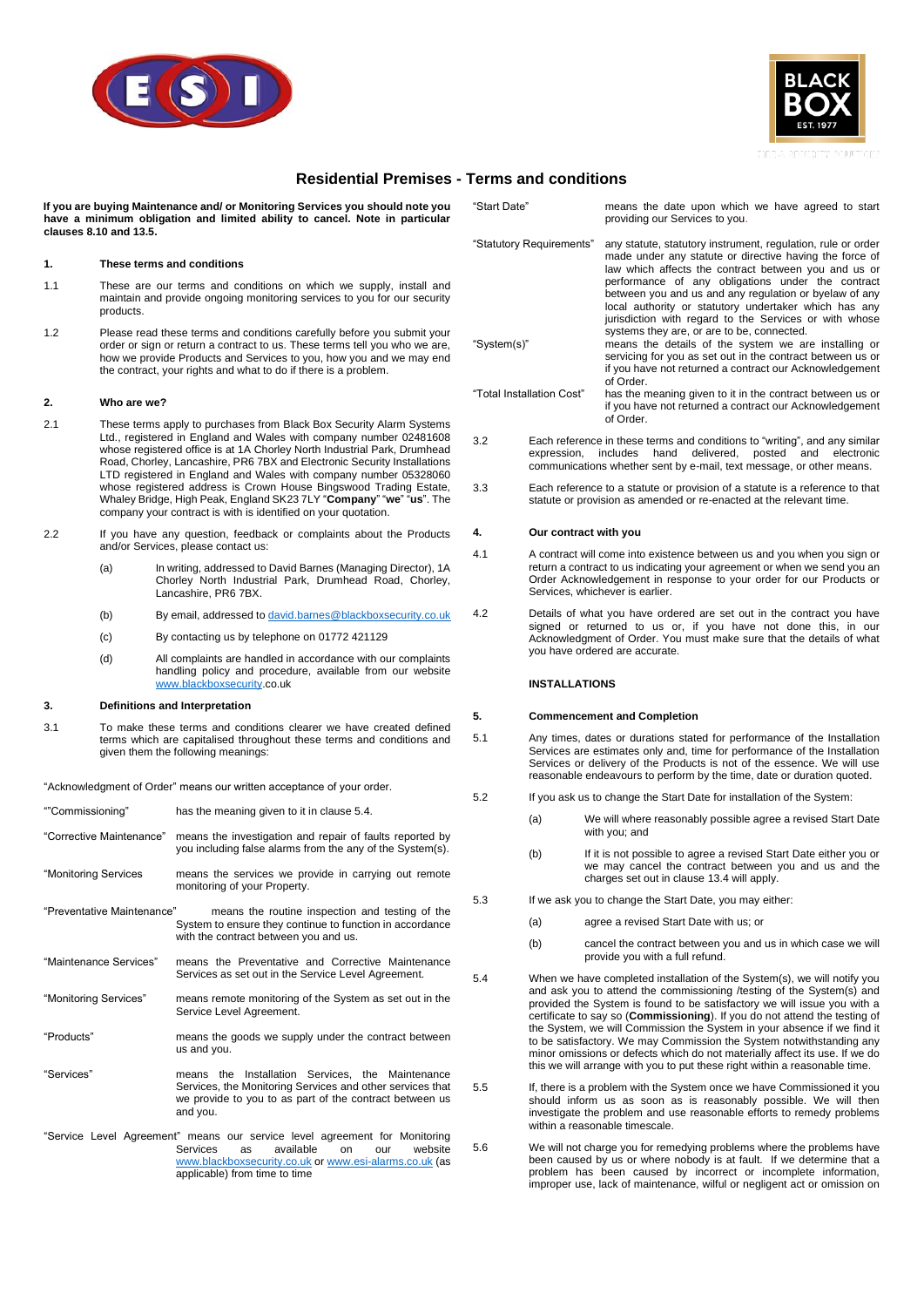



your part or someone else's or action provided or taken by you or someone else, we may charge you a reasonable amount for remedial work, which we will agree with you before carrying it out. We will carry out such work in accordance with these terms.

### **6. Changing your requirements**

6.1 If you change your requirements before we have Commissioned the System you must tell us as soon as possible. We will provide a revised price setting out the details of any additional work. If you agree to it, then the System and Total Installation Cost will be amended accordingly. If you do not agree to it then you can cancel the contract between you and us, but we will be entitled to charge you for Services already provided and Products already installed.

#### **7. Our Obligations**

- 7.1 Where design of the System, whether in part or in whole, is an express requirement of the contract between you and us, we shall use reasonable skill, care, and diligence to complete the design of the System(s) including the selection of any specifications of Products.
- 7.2 We do not warrant or undertake that any design will comply with 'Secured by Design' or any other similar scheme whether promoted by the National Police Chiefs Council (NPCC) or otherwise. We, at our sole discretion, reserve the right to use or follow any guidance, criteria, principal, standard or specification in any part of its design without achieving overall compliance with any recommendations or requirements of the scheme. We are not a member of 'Secured by Design' scheme.
- 7.3 We shall not be responsible for verifying the adequacy of any design or information contained in any document or drawing supplied by you or any third party to us.
- 7.4 We shall provide Products for the System(s) of the standard and description stated in the contract between us, our proposal document and in accordance with the law.
- 7.5 We shall provide all labour, materials and plant required to carry out and complete the Installation Services except for the items you will provide set out in Schedule 1, which you shall provide free of charge to us.
- 7.6 We shall only install Products supplied/ purchased by us.

#### **7.7 Ownership and Risk**

- 7.8 You will own the Products on the earlier of: them becoming permanently affixed to your property, and ii) once we have received payment of the Total Installation Cost in full.
- 7.9 You become responsible for the Products once they have been permanently fixed to the Property.

#### **8. Changing the Start Date**

- 8.1 If you ask us to change the Start Date for installation of the System:
	- (a) We will where reasonably possible agree a revised Start Date with you; and
	- (b) If it is not possible to agree a revised Start Date either you or we may cancel the contract between you and us and then the charges set out in claus[e 13.4](#page-2-1) will apply.
- 8.2 If we ask you to change the Start Date, you may either:
	- (a) agree a revised Start Date with us; or
	- (b) cancel the contract between you and us in which case we will provide you with a full refund.

#### **MAINTENANCE AND/ OR MONITORING SERVICES**

- 8.3 We are obliged to provide Maintenance and/ or Monitoring Services only if our Acknowledgment of Order or the contract between you and us says that we will.
- 8.4 If you have purchased Preventative Maintenance Services, we will attend the Property to carry out Preventative Maintenance in accordance with the Service Level Agreement. The Services provided depends on the level of service you have requested. The yearly maintenance charges do not include the cost of Corrective Maintenance works, which we will bill separately.
- 8.5 If you have purchased Monitoring Services, we will provide the Monitoring Services to you in accordance with our Service Level Agreement. The Services provided depends on the level of service you have requested.
- 8.6 If our costs in providing Preventative Maintenance/ Monitoring Services increase for reasons beyond our reasonable control, we may increase the annual maintenance/ monitoring charges for the following year of cover by notifying you. If we do this you may cancel the relevant Services by notifying us that you wish to do so any time before the beginning of the next year of the contract.
- 8.7 Remedial works and upgrades to the System are not covered by the Maintenance Services and we will charge you for them, after you have agreed the price, following which these terms will apply to the work. Such work may include the following: additional System requirements; replacement of parts of the System(s) (including batteries); upgrading or re-programming of the System(s) software; additional works to the System whether to address deficiencies in the initial installation (if the System was not installed by us).
- 8.8 We will carry out Maintenance and/ or Monitoring Services in accordance with the relevant British / European Standards and / or Industry Standards in force at the time the maintenance is carried out by us or the standard applicable at the time of original commissioning.
- 8.9 We shall carry out Maintenance Services during normal business hours (any week day which is not a public holiday between the hours of 9.00am to 5.00pm). If you cannot allow us access to your Property to carry out Maintenance Services during normal business hours, we recover from you all additional costs we incur as a result.
- <span id="page-1-0"></span>**8.10 When you agree to Maintenance and/ or Monitoring Services, you agree to a fixed 3-year term with limited cancellation rights. Upon expiry of the fixed 3-year term, the maintenance contract shall automatically renew for a further 3 years unless you or we notify each other in writing of the intention to cancel at least 3 months before the end of the fixed term or any subsequent renewal period. You may also terminate after the first year in response to a price increase we propose and we will not charge you for doing so. You do have the right to terminate the Maintenance and/ or Monitoring Services at other times but doing so may mean we have to charge you. See claus[e 13.5](#page-2-0) for further details**.

#### **GENERAL**

#### **9. Payment of price and VAT**

- 9.1 The price of our Products or Services is set out in the contract between us and/ or our Acknowledgement of Order, or, if we have contacted you to renew Maintenance and/ or Monitoring Services, the prices set out in our communication to you.
- 9.2 The price provided does not include VAT. This will be added onto the value at the appropriate rate when the invoice is raised.
- 9.3 **For installations**, we will invoice you for the Deposit when we receive the contract or issue our Acknowledgement of Order, whichever is sooner, and we will invoice the balance of the Total Installation Cost when we complete the Installation Services.
- 9.4 **Maintenance and Monitoring Services.** We will invoice you yearly in advance. The price is fixed for the first year, after which we may propose reasonable price increases to cover our increased costs (if any) in providing these services. You have the right to end the contract for Maintenance and Monitoring Services if you do not agree to proposed price increases.
- 9.5 Invoices are due within 7 days of receipt.
- 9.6 We accept the following methods of payment:<br>(a) Credit / Debit Card
	- Credit / Debit Card
	- (b) Cash
	- (c) Cheque
	- (d) Bank Transfer
	- (e) Via our website
- 9.7 If you do not pay an invoice by the due date we may charge you interest on the overdue sum at the rate of 2% above the base rate of The Royal Bank of Scotland from time to time until payment in full is made. Interest will accrue daily from the due date until the actual date of payment, whether before or after judgment.
- 9.8 If you have promptly contacted us to dispute an invoice in good faith, we will not charge interest while such a dispute is ongoing but you may withhold payment only of disputed amounts

# **10. Providing our Services**<br>10.1 We will provide the Servic

- We will provide the Services using reasonable care and skill in a good and workmanlike manner and to a reasonable standard which is consistent with best trade practice.
- 10.2 We will comply with all relevant codes of practice and Statutory Requirements in performing our obligations under our contract with you. 10.3 We will at all times hold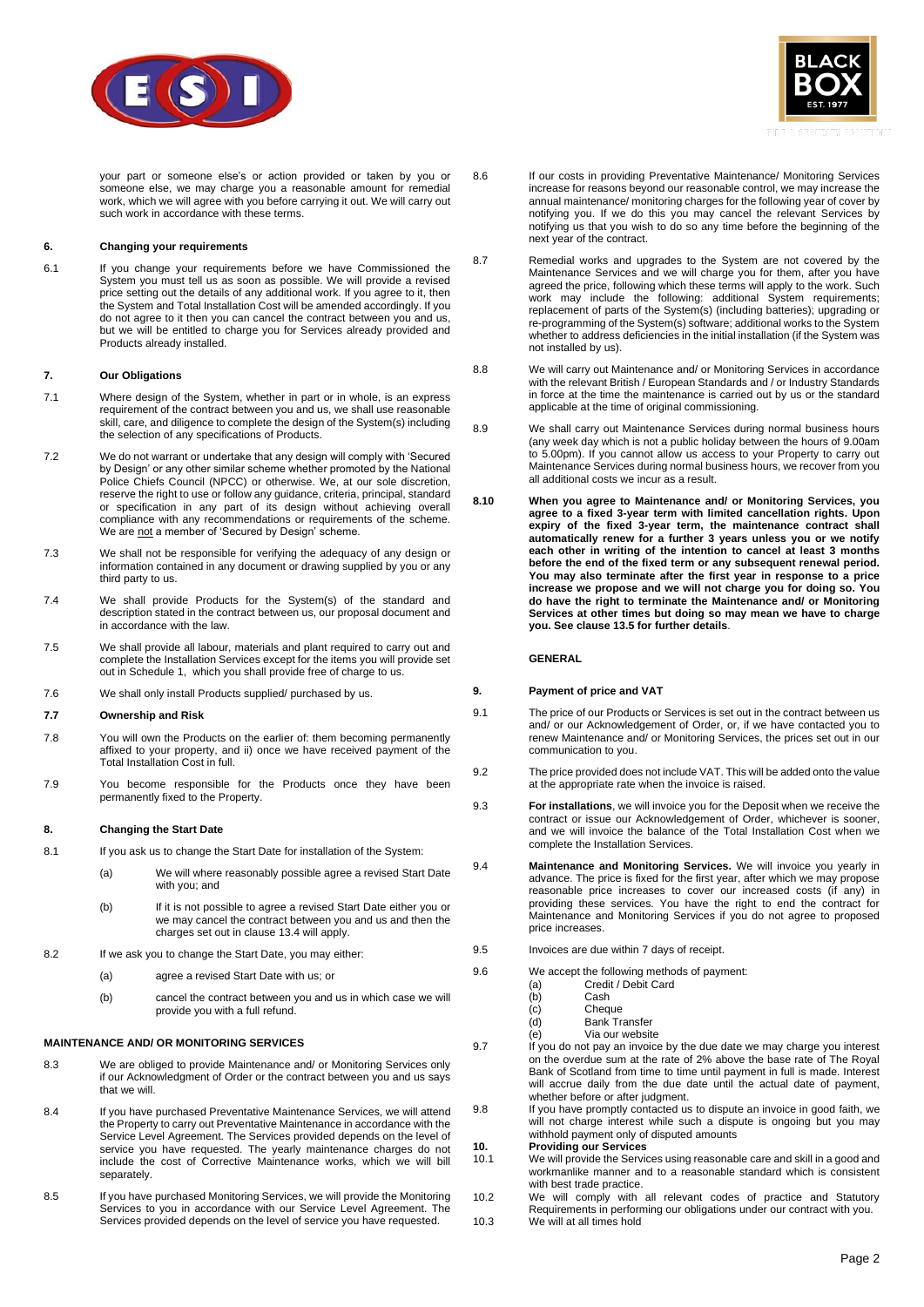



- (a) a valid employer and public liability insurance policy for death or injury to people and damage to property.
- (b) Thisk' insurance to cover both us and you for the full costs of damage to the work and to unfixed Products which are at the Property before being installed.
- (c) and keep up to date any and all licences or permits we need in order to perform our obligations under this Agreement.

# **11. Your Obligations**

11.1 You shall provide sufficient access to your property to allow us to perform our obligations under our contract with you;

- 11.2 You shall not hinder or prevent us, whether by something you do or fail to do, from performing our obligations under this Agreement.
- 11.3 You are responsible for ensuring the System meets with any requirement of your insurance company.
- 11.4 If any consents, licences or other permissions are needed from any third parties such as landlords, planning authorities, local authorities or similar, you are responsible for obtaining them and you confirm and promise that you have applied for and obtained all such consents, licences or other permissions before the Start Date.
- 11.5 You must give us at least 48 hours' notice if you do not require us to provide the Services on a particular day or at a particular time. We will not invoice you for cancelled visits to your property provided such notice i[s given. If less than 24 hours' notice is given, we may invoice you for our net costs incurred as a result of the cancellation.
- 11.6 You are responsible for ensuring that the Property is free of asbestos. If we discover asbestos during a visit to your property, we will be entitled to suspend performance of our Services immediately. We may provide you with a new price to accept or cancel the contract. If we cancel, you must compensate us for our reasonable losses and for Services provided and any Products already installed up until cancellation.

#### <span id="page-2-4"></span>**12. Summary of your legal rights and warranty.**

- 12.1 We are under a legal duty to supply Products and Services that conform with the contract between us and you. The following is a summary of your key legal rights. These are subject to certain exceptions. For detailed information please visit the Citizen's Advice website [www.adviceguide.org.uk](http://www.adviceguide.org.uk/) or call 03454 04 05 06.:
	- (a) **Products.** The Products must be as described, fit for purpose and of satisfactory quality, During the expected life of the Products your legal rights entitle you to the following<br>(i) **Up to 30 days:** if the Products are faulty
		- Up to 30 days: if the Products are faulty you can get a refund immediately. This does not apply if the defect arises as a result of incorrect installation (see Service rights below).
		- (ii) **Up to 6 months**: if the Products cannot be repaired or replaced then you are usually entitled to a full refund.
		- (iii) **Up to 6 years:** if the Products don't last a reasonable amount of time, you may be entitled to some money back.
	- (b) **Services.**
		- (i) You have a right for us to install the Products correctly and generally to provide our Services with reasonable care and skill or get some money back if we can't fix it.
		- (ii) If you haven't agreed a price upfront, what you are asked to pay must be reasonable.
		- (iii) If you haven't agreed a time upfront, it must be carried out within a reasonable time.
- 12.2 We warrant that we will carry out the Installation Services in a good and workman manner and the Products will be free from material defects for a period of 12 months following Commissioning. This warranty is in addition to your legal rights as a consumer. This warranty is not valid if you or someone else has modified the System.
- 12.3 We may recover our reasonable costs incurred as a result of attending the Property to rectify a defect for which we are not obliged to remedy free of charge under the contract between us or at law whether or not that was apparent at the time you notify us of the defect.

### **13. Your Rights to End the contract between you and us**

13.1 **Your right to change your mind**. For most products bought off-premises you have the right to change your mind within 14 days and receive a refund. If the right to cancel applies you may cancel the contract between us free of charge without given any reason.

- 13.2 **Services**. You can cancel up to 14 days after the date upon which the contract between you and us is made but you cannot cancel services we have completed even if the cooling off period is still running. If you want us to start providing the Services to you within the 14 day cooling off period you must tell us .If you cancel Services we have not completed having asked us to start providing them in the cooling off period then we will charge you for Services provided up to that date and for the use of any Products provided and for goods that cannot be removed without damaging them.
- 13.3 **Cancellation in the Cooling Off Period.** If you wish to cancel the contract between you and us within the cooling off period, you should inform us immediately in writing. You may use the Model Cancellation Form provided in Schedule 2, but you do not have to.
- <span id="page-2-1"></span>13.4 **Cancellation before the Start Date.** In addition to your rights set out above you may cancel the contract between you and us at any time before the Start Date. However, if you cancel less than 28 days before the Start Date, we may incur costs and charge you for them as follows:

| Days before Start Date | Cost to Cancel         |  |
|------------------------|------------------------|--|
| 28                     | Free of charge         |  |
| Less than 28 days      | Our reasonable losses* |  |

For Installations, if our losses are more than the Deposit, we will invoice you for the balance

- <span id="page-2-0"></span>13.5 **Cancelling a contract before it is completed.** If you end the contract after the Start Date but before it is completed, you may have to pay us cancellation charges. The contract is completed when we have finished providing the Services to you and you have paid for them. This means that when you have agreed a **three year Maintenance Services contract,** the contract is completed at the end of **three years.** If you want to end a contract for **Services** before it is completed where we are not at fault and the cooling off period has expired, you should contact us. The contract between you and us will end on the date we receive your notice unless it is for Maintenance Services or Monitoring Services. You may cancel Maintenance and/ or Monitoring Services by giving us three months' notice after the first 12 months of the contract. In all cases we will refund any sums paid by you on a pro rata basis, but we may deduct (or charge you for) cancellation charges based on work we have already undertaken, products that cannot be removed without damaging them and/ or for costs we have already incurred to compensate us for the net costs we will incur as a result of the cancellation.
- 13.6 **Ending the contract between you and us because of something we have done**. If you are ending the contract for a reason set out below the contract will end immediately and we will refund you in full for any payments, you have made for Products and/ or Services that we have not provided. In these circumstances you may also be entitled to compensation.
	- (a) we have told you about a change to the Products or Services or these terms and you do not agree with it;
	- (b) we have told you about an error in the price or description of Products or Services you have asked us to provide, and you do not want to go ahead; or
	- (c) there is a risk that the Products or Installation Services may be significantly delayed because of event outside our control.
- 13.7 **Our right to end the contract between you and us.** We may need to terminate the contract before the Start Date due to the unavailability of required personnel or materials, or due to the occurrence of an event outside of our reasonable control. If such cancellation is necessary, we will inform you as soon as is reasonably possible and issue you with a full refund.
- 13.8 **We may end the contract between you and us if you break it**. We may end the contract at any time by writing to you if:
- <span id="page-2-3"></span><span id="page-2-2"></span>13.9 We may terminate the contract with immediate effect by giving you written notice if:
	- (a) You fail to make a payment on time, and you do not correct the matter within 7 days of us reminding you that payment is due.
	- (b) You prevent us or obstruct us from carrying out the Services or to allow us access to your property to provide the Services;
	- (c) You do not, within a reasonable time, allow us to deliver the Products to you;
	- (d) You have breached the contract in any material way and have failed to remedy that breach within 14 days of us asking you in writing to do so; or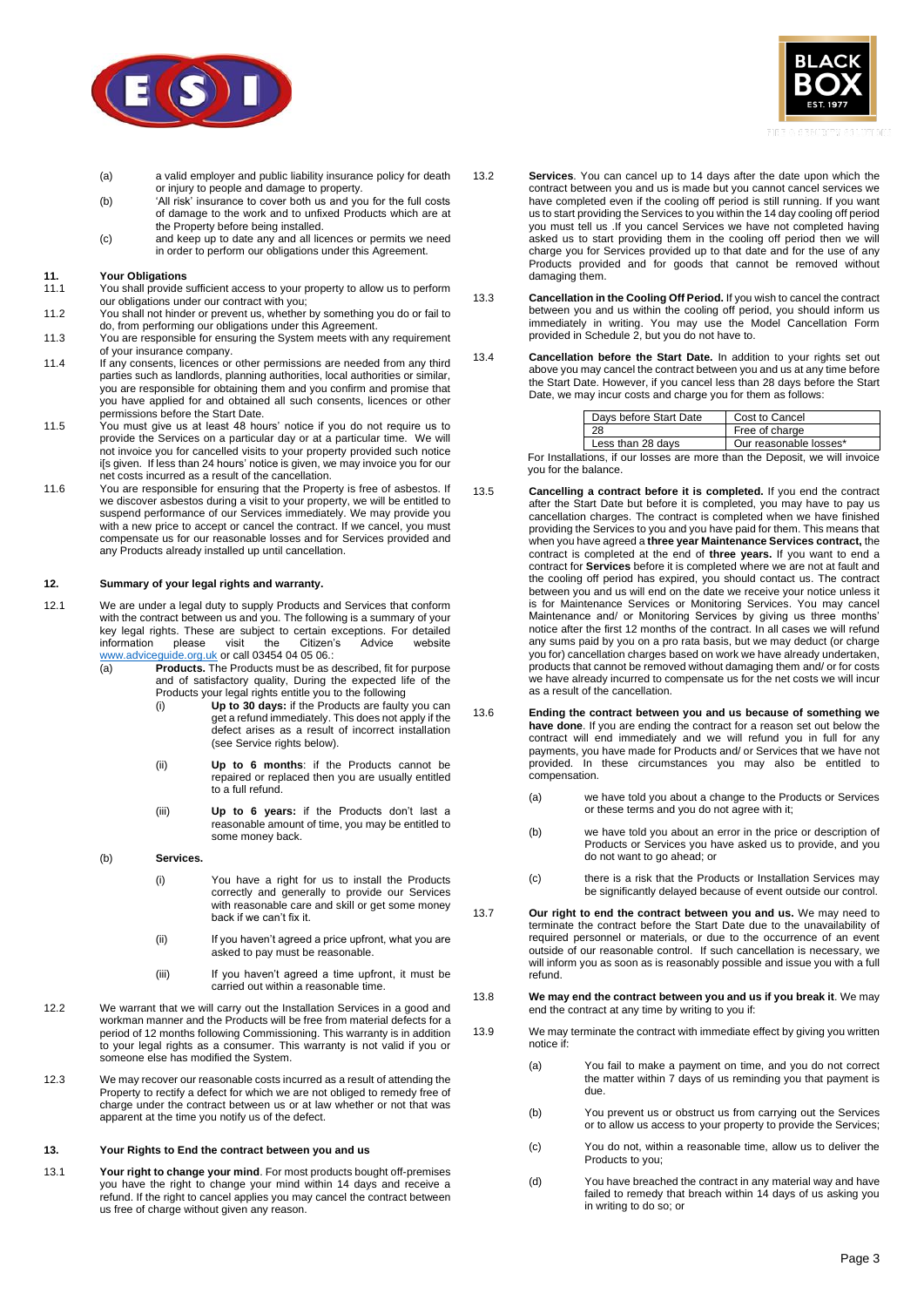



- (e) We have been unable to provide the Services for more than 4 weeks due to an event outside of our control.
- 13.10 **You must compensate us if you break the contract between you and us.** If we end the contract for one of the reasons set out in clause [13.9\(a\)-](#page-2-2) [13.9\(d\)](#page-2-3) above, If at the termination date you have made any advance payments for Products or Services we have not provided we will refund you but we may deduct or charge you a reasonable sum for the net costs we will incur as a result of your breaking the contract between you and us..
- 13.11 **Refunds**. We will refund money using the same method used to make the payment. In any case, you will not incur any fees as a result of the refund. We process all refunds within 14 days.

### **14. Effects of Termination**

- 14.1 If the contract between us is terminated for any reason, any clauses which, either expressly or by their nature, relate to the period after the expiry or termination will remain in full force and effect.
- 14.2 Termination will not remove or reduce any right to damages or other remedy which either you or we may have in respect of any breach of the contract which exist at or before the date of termination.

#### **15. Events Outside of Our Control**

15.1 We will not be liable for any failure or delay in performing our obligations under the contract where the failure or delay results from any cause that is beyond our reasonable control. We will tell you as soon as possible to tell you if an event beyond our contract stops us from performing our obligations under the contract and will take steps to minimise their effects. Provided we do this we will not be liable for delays or our lack of performance caused by an event like this but if there is a risk of substantial delay you may contact us to end the contract and receive a refund for any Products or Services you have paid for but not received.

#### <span id="page-3-0"></span>**16. Our liability to you**

- 16.1 We will maintain suitable and valid insurance including public liability insurance.
- 16.2 Subject to the following provisions of this Claus[e 16,](#page-3-0) we will be responsible for any foreseeable loss or damage that you may suffer because of our breach of the contract between you and us or as a result of our negligence. Loss or damage is foreseeable if either it is obvious that it will happen or if, at the time the contract was made, both we and you knew it might happen, for example, if you discussed it with us during the sales process. We will not be responsible for any loss or damage that is not foreseeable.
- 16.3 If we cause any damage to the Property, we will make good that damage at no additional cost to you. However, we are not responsible for any preexisting faults or damage in or to your Property that we may discover while providing the Services.
- 16.4 We provide Services for domestic and private purposes only. We make no warranty or representation that any Services are fit for commercial, business, re-sale or industrial purposes of any kind. We will not be liable to you for any loss of profit, loss of business, interruption to business or for any loss of business opportunity.
- 16.5 We will use reasonable endeavours to provide the Services to you according to the dates agreed but such dates and timeframes are provided for guidance only. We do not guarantee that we will perform the Services will be performed or completed by or within those or any other dates or timeframes. For the purposes of the Agreement, time shall not be of the essence and we will not be liable for any loss or damage you suffer as a result of the delivery of any of the Services being delayed or postponed for any reason.
- 16.6 We will not be liable for any loss or damage you suffer which results from your failure to follow any reasonable instructions given by us.
- 16.7 Nothing in the contract between you and us is intended to or will limit or exclude our liability when it would be unlawful to do so. This includes liability for death or personal injury caused by our negligence or the negligence of our employees, agents or subcontractors; for fraud or fraudulent misrepresentation; for breach of your legal rights in relation to the Products and Services as set out in clause [12](#page-2-4) Data Protection

We will process your personal data as set out in our privacy notice, which you can find on our website a[t www.blackboxsecurity.](http://www.blackboxsecurity/)co.uk/privacy/.

### **17. Other Important Terms**

- 17.1 **Transfer of rights.** We may transfer our obligations and rights under the contract between you and us to a third party or sub-contractor (for whose performance under the Contract we will remain responsible). If this occurs, we will inform you in writing. Your rights under the contract will not be affected and our obligations under the contract will be transferred to the third party who will remain bound by them. You may not transfer your obligations and rights under the contract to another person without our express written permission (such permission not to be unreasonably withheld).
- 17.2 **Third party rights.** The agreement is between you and us. It is not intended to benefit any other person or third party in any way and no such person or party will be entitled to enforce any provision of the contract between you and us.
- 17.3 **If a court finds part of our contract illegal, the rest continues in force** If any provision of the contract between you and us is held by any competent authority to be invalid or unenforceable in whole or in part, the validity of the other provisions of the contract and the remainder of the provision in question will not be affected.
- 17.4 **If we delay in enforcing this contract, we can still enforce it later.** If we or you do not insist immediately that you do anything you or you are required to do under these terms, or if we or you delay in taking steps against you in respect of your breaking this contract, that will not mean that we or you do not have to do those things and it will not prevent you or us taking steps against you or us at a later date.
- 17.5 **Notices under the contract.** A notice or other document may be served in writing by any effective means including by email. Valid email addresses to which notices or other documents can be sent are those notified by the parties to each other. A notice or other document is deemed to be received on the next business day after it has been sent. A business day excludes Saturdays, Sundays and public holidays. Documents attached to emails must be in Microsoft Word, Excel, Portable Document Format (PDF) or as specified in our Acknowledgement of Order All drawings issued electronically (by email or otherwise) by you must be in either pdf, DWG or DWF formats. Documents or drawings attached to emails in any other format are deemed not to have been received.
- 17.6 **Alternative dispute resolution** Alternative dispute resolution. Alternative dispute resolution is a process where an independent body considers the facts of a dispute and seeks to resolve it, without you having to go to court. If you are not happy with how we have handled any complaint, you may want to contact the alternative dispute resolution provider we use. You can submit a complaint to the National Security Inspectorate (**NSI**) using their website [www.nsi.org.uk.](http://www.nsi.org.uk/) NSI will not charge you for making a complaint and if you are not satisfied with the outcome, you can still bring legal proceedings]
- 17.7 **Law and jurisdiction.** These terms and conditions, the contract between you and us and the relationship between you and us (whether contractual or otherwise) shall be governed by and construed in accordance with the law of England & Wales. As a consumer, you will benefit from any mandatory provisions of the law in your country of residence. Any dispute, controversy, proceedings or claim between you and us relating to these terms and conditions, the contract between you and us, or the relationship between you and us (whether contractual or otherwise) shall be subject to the jurisdiction of the courts of England, Wales, Scotland, or Northern Ireland, as determined by your residency.